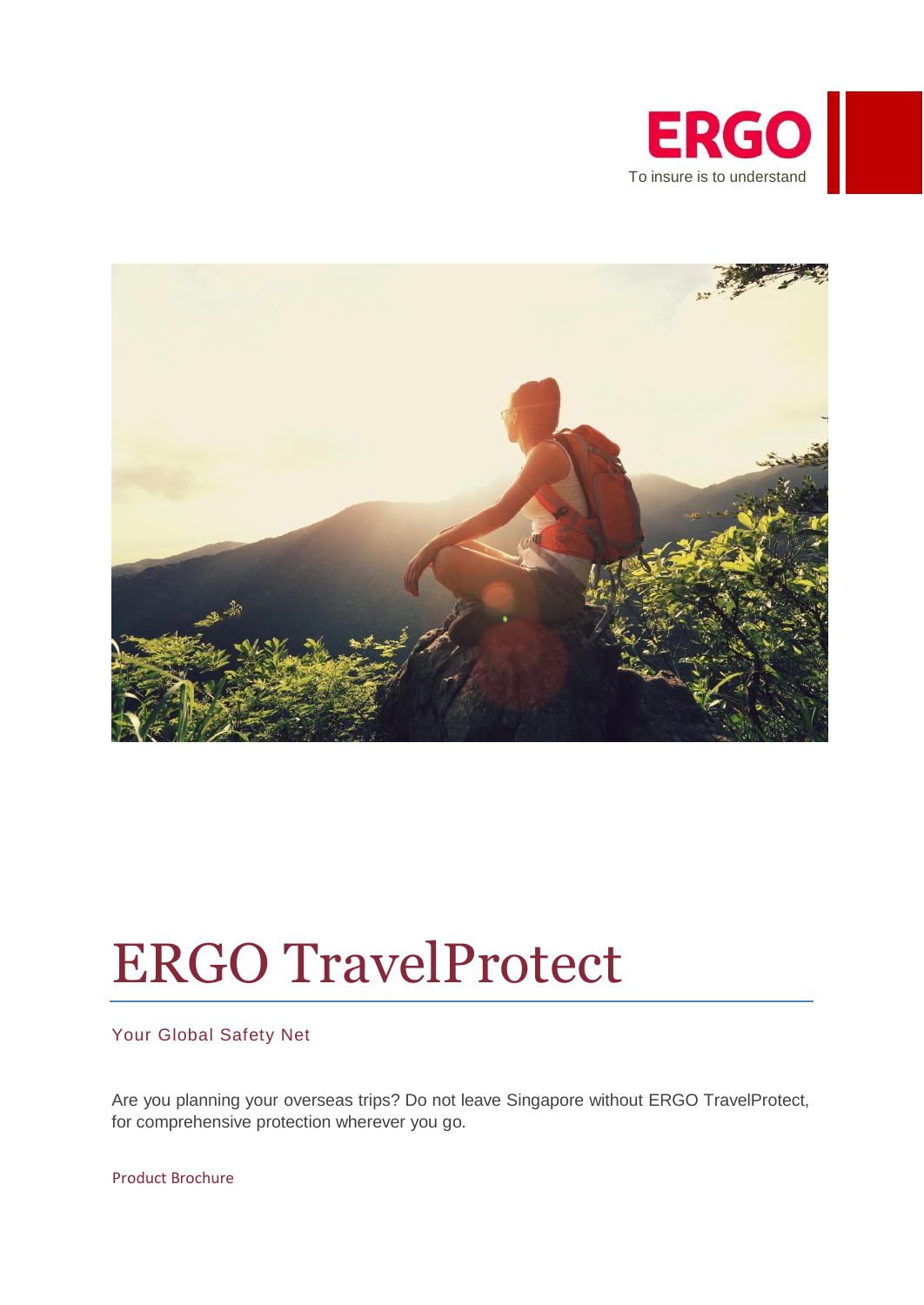# **Global Safety Net with ERGO TravelProtect**

Business trip, family holiday, backpacking adventure – no matter what your plans are, ERGO Singapore is here to help ease your travel stress with complete peace of mind.

Whether you are a frequent traveller or a tourist, you will find that ERGO TravelProtect is the overseas travel policy that suits you best. Enjoy superior cover for worry-free holidays or business trips at some of the most affordable prices available on the market.

ERGO TravelProtect provides comprehensive protection for your health, baggage, and bank balance, so you can focus on more important things – like sightseeing, exploring and relaxing!

# **Enhance your Trip with Comprehensive Protection**

| <b>End-to-End</b>                                                                     | <b>Tailored</b>                                                                             |
|---------------------------------------------------------------------------------------|---------------------------------------------------------------------------------------------|
| We cover you from before you even leave<br>Singapore and protect you until you return | Whether you would like sports protection or<br>need a rental car while abroad, we have      |
| home.                                                                                 | varied benefits options to suit you.                                                        |
| <b>Flexible</b>                                                                       | <b>Reliable</b>                                                                             |
| Unexpectedly need to postpone or cancel<br>your trip? Do not worry – you are covered. | Our 24/7 hotline is accessible anywhere in<br>the world at any time of day or night. We can |
|                                                                                       | assist you at any point during your trip                                                    |

ERGO TravelProtect is the right choice for you, whether you are travelling for business or leisure; solo, with the family or with friends; or by plane, train, automobile or cruise. We will even cover you if your travel agency goes bust.

# **How to choose your ERGO TravelProtect Insurance**

There are many ways to save with ERGO TravelProtect. Whether you need coverage for a one way trip, multiple trips per year or for the whole family, all our plans are free from deductibles. View the Benefits chart to learn more.

|                | Planning a solo holiday or Planning a family holiday? Frequent Flyer? |  |
|----------------|-----------------------------------------------------------------------|--|
| business trip? |                                                                       |  |

#### **Choose our Per Trip Plan**

Per trip travel insurance is This plan covers one or two ideal if you will not be adults travelling with any travelling much over the next number of children for under 12 months. This per trip plan 182 consecutive days. can be issued for a maximum of up to 182 consecutive days.

#### **Choose our Family Plan**

#### **Choose our Annual Multitrip Plan**

This plan is far less hassle and much better value for frequent travellers.2 It offers the flexibility of multiple trips per year during the cover period, provided a single trip does not exceed 90 consecutive days and is to the selected area of coverage. This means there is no need to purchase a separate policy every time you travel.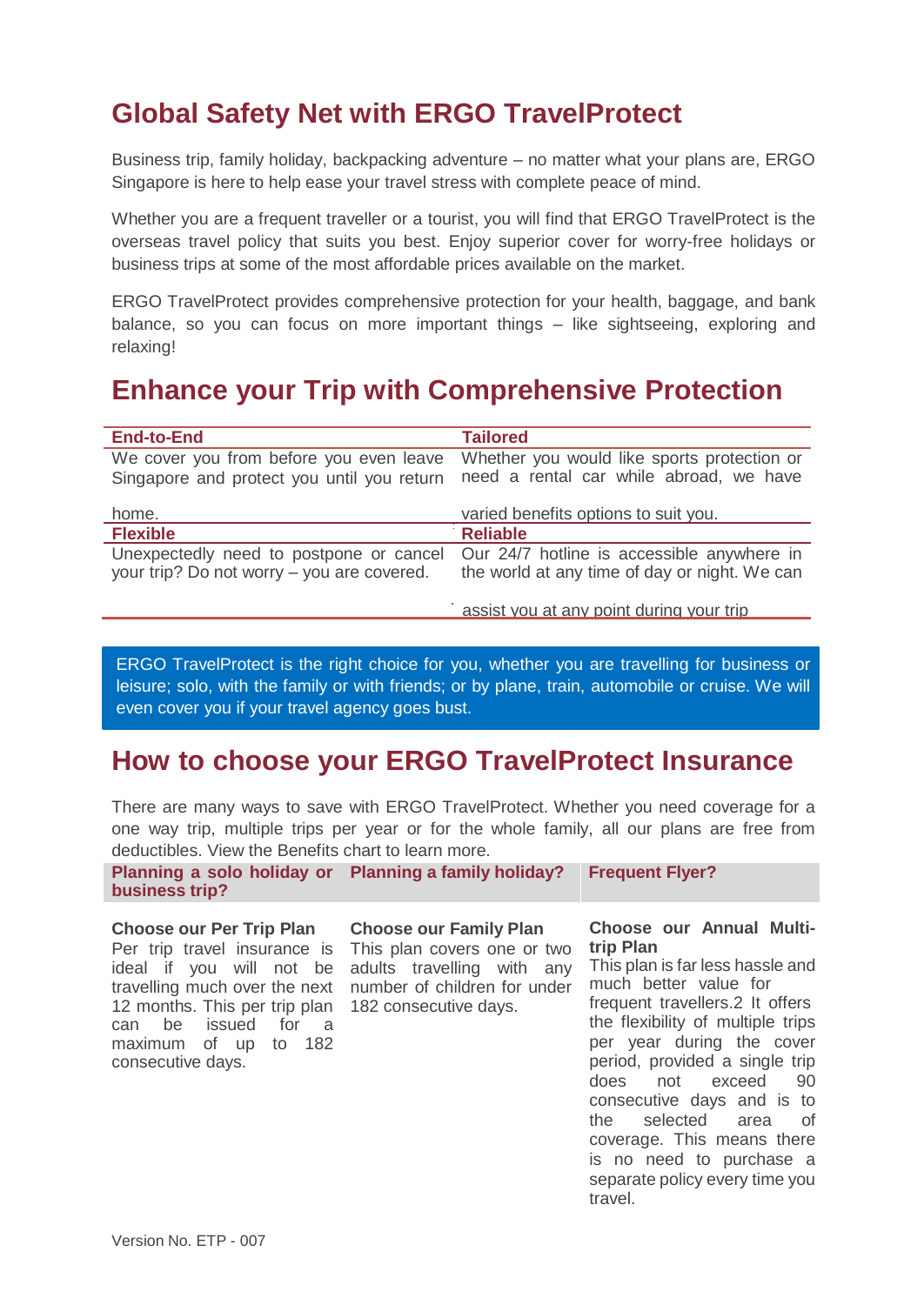# **What is covered, and for how long?**

ERGO TravelProtect covers you from before you even leave Singapore, and lasts until you return home. As long as you purchase your policy before you go, your coverage is activated as soon as you set off.

## **Before you leave**

- 1. Our 24/7 hotline gives you visa, inoculation, weather and exchange rate information before you leave.
- 2. Your Personal Accident Cover kicks in three consecutive hours before you take off, so you know you are fully covered.
- 3. Do not worry if your travel agent becomes insolvent and is no longer able to support you while you are away – we will protect you from financial losses.
- 4. Need to postpone your trip? Our Postponement Benefits start 60 days before you leave.
- 5. If you unexpectedly need to cancel your trip, you will be covered up to 60 days before your planned departure date.

# **During your trip**

- 1. Medical and dental expenses are covered up to S\$1,000,000.
- 2. We provide unlimited Worldwide Emergency Medical Evacuation.
- 3. We provide repatriation of mortal remains or funeral expenses overseas due to Preexisting Medical Condition.
- 4. Lost your personal luggage, laptop or money? You are covered.
- 5. Enjoy extreme sports and adventure activities with peace of mind.
- 6. Going on a cruise vacation? You are covered.
- 7. Worried about leaving home? We protect your home contents and valuables from fire and theft.
- 8. We cover you for missed travel connections, diversions or trip curtailment.
- 9. If you are pregnant, we will cover medical costs for any sickness you are experiencing.

### **After you return**

- 1. When you return to Singapore, you will be covered for any eligible follow-up medical treatment up to S\$50,000.
- 2. If your baggage or landing is delayed in Singapore, we will cover the costs for you.
- 3. If you still need to be hospitalised when you return, we will pay you a hospital allowance.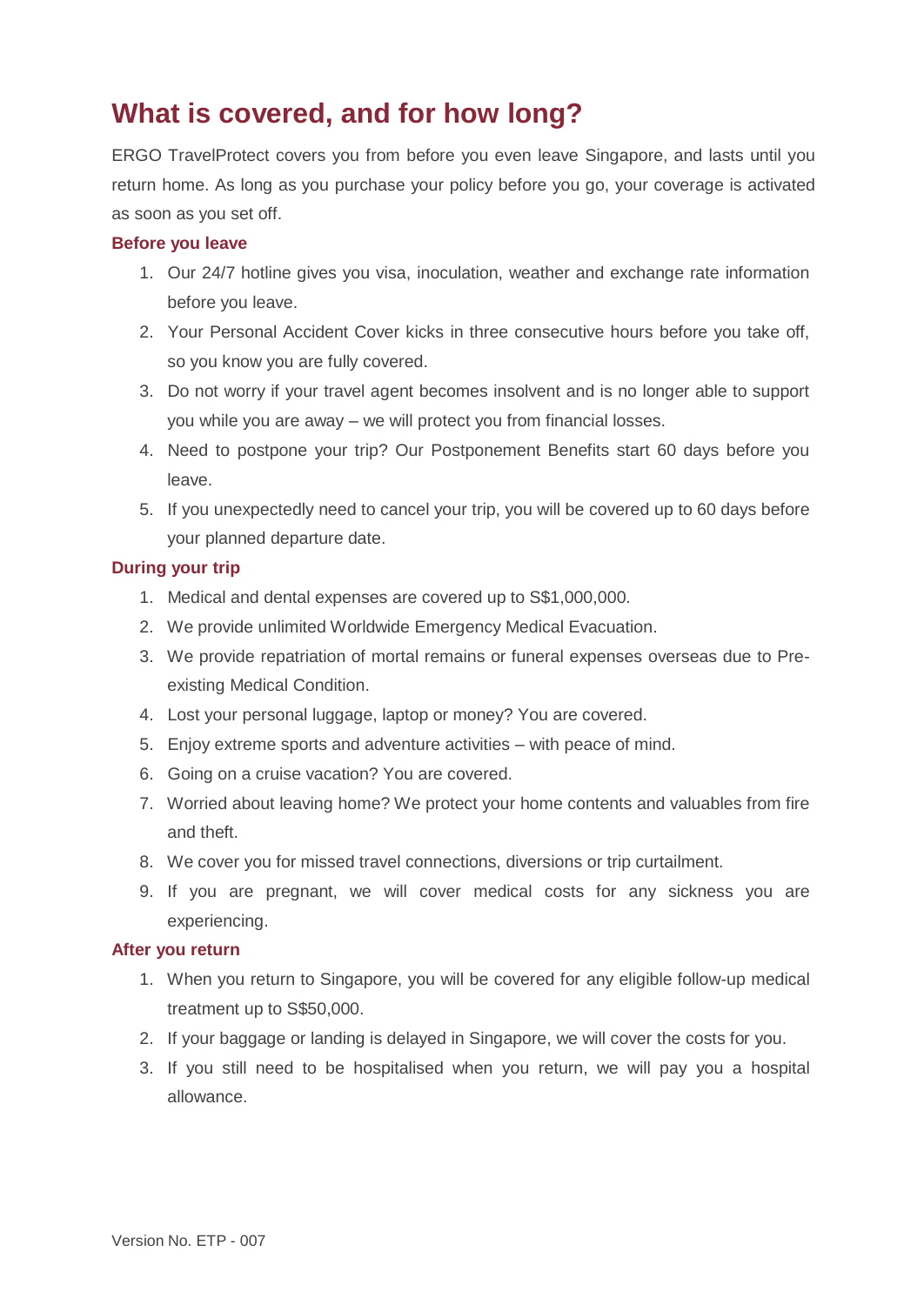# **Summary of Benefits**

| Part           | <b>Coverage Details</b>                                                                                                   | *Basic                 | <b>Essential</b>                                       | <b>Standard</b>                | <b>Deluxe</b>                                           |
|----------------|---------------------------------------------------------------------------------------------------------------------------|------------------------|--------------------------------------------------------|--------------------------------|---------------------------------------------------------|
| 1              | Overseas medical expenses incurred due to sickness or injury                                                              |                        |                                                        |                                |                                                         |
|                | Insured person (under 70 years)                                                                                           | \$<br>25,000           | \$200,000                                              | \$<br>500,000                  | \$1,000,000                                             |
|                | Insured person (above 70 years)                                                                                           | \$10,000               | \$100,000                                              | \$<br>100,000                  | \$200,000                                               |
|                | Insured child in a family plan                                                                                            | \$<br>5,000            | \$50,000                                               | \$<br>200,000                  | \$<br>300,000                                           |
| 2              | Medical expenses incurred in Singapore post trip                                                                          |                        |                                                        |                                |                                                         |
|                | Insured person (under 70 years)                                                                                           | \$<br>1,000            | 10,000<br>\$                                           | 25,000<br>\$                   | $\boldsymbol{\varphi}$<br>50,000                        |
|                | Insured person (above 70 years)                                                                                           | 500                    | $\, \, \raisebox{12pt}{$\scriptstyle \circ$}$<br>1,000 | \$<br>3,000                    | \$<br>5,000                                             |
|                | Insured child in a family plan                                                                                            | \$<br>500              | \$<br>3,000                                            | \$<br>8,000                    | 15,000                                                  |
| 3              | Medical expenses incurred overseas associated with women's pregnancy                                                      | <b>NA</b>              | \$<br>2,000                                            | \$<br>5,000                    | \$<br>8,000                                             |
| 4              | Treatment by physician (including Traditional Chinese Medical (TCM)                                                       | \$<br>150              | \$<br>250                                              | \$<br>300                      | \$<br>500                                               |
|                | practitioner & chiropractor)                                                                                              |                        |                                                        |                                |                                                         |
| 5              | Hospital allowance for hospitalization during the trip due to injury or                                                   |                        |                                                        |                                |                                                         |
|                | sickness (daily income)                                                                                                   |                        |                                                        | \$<br>15,000                   | $\, \, \raisebox{12pt}{$\scriptstyle \circ$}$<br>20,000 |
|                | While overseas - \$200 for each continuous 24-hour period<br>In Singapore - \$100 for each continuous 24-hour period      | <b>NA</b><br><b>NA</b> | \$<br>10,000<br>\$<br>500                              | \$<br>1,000                    | $\frac{1}{2}$<br>1,500                                  |
| 6              | Emergency medical evacuation and medical repatriation                                                                     | \$20,000               | <b>Unlimited</b>                                       | Unlimited                      | Unlimited                                               |
| $\overline{7}$ | Repatriation of mortal remains or funeral expenses overseas                                                               |                        |                                                        |                                |                                                         |
|                | a) Repatriation of mortal remains or funeral expenses overseas                                                            | \$20,000               | Unlimited                                              | Unlimited                      | Unlimited                                               |
|                | b) Repatriation of mortal remains or funeral expenses overseas due to Pre-                                                |                        |                                                        |                                |                                                         |
|                | existing Medical Condition                                                                                                |                        |                                                        |                                |                                                         |
|                | Insured person (under 70 years)                                                                                           | <b>NA</b>              | \$100,000                                              | 100,000<br>\$                  | \$<br>100,000                                           |
|                | Insured person (above 70 years)                                                                                           | <b>NA</b>              | \$50,000                                               | \$<br>50,000                   | \$<br>50,000                                            |
|                | Insured child in a family plan                                                                                            | <b>NA</b>              | \$100,000                                              | \$<br>100,000                  | \$<br>100,000                                           |
| 8              | Emergency dental treatment - accident                                                                                     | <b>NA</b>              | \$<br>1,000                                            | \$<br>1,000                    | \$<br>1,000                                             |
| 9              | Compassionate visit - Flying a loved one to your side if you are hospitalised                                             | <b>NA</b>              | \$<br>5,000                                            | \$<br>8,000                    | \$<br>10,000                                            |
| 10             | Hospital visitation                                                                                                       | <b>NA</b>              | \$<br>5,000                                            | \$<br>8,000                    | \$<br>10,000                                            |
| 11             | Child transfer - Flying your child home if you are hospitalised or dead                                                   | \$<br>5,000            | \$<br>5,000                                            | \$<br>8,000                    | \$<br>10,000                                            |
| 12             | Emergency telephone and internet expenses                                                                                 | \$<br>50               | \$<br>200                                              | \$<br>300                      | \$<br>500                                               |
| 13             | Automatic extension of policy for up to 30 days                                                                           | Yes                    | Yes                                                    | Yes                            | Yes                                                     |
| 14             | Accidental death & permanent disablement                                                                                  |                        |                                                        |                                | 400,000                                                 |
|                | Insured person (under 70 years)                                                                                           | \$50,000<br>\$25,000   | \$200,000                                              | \$<br>300,000<br>\$<br>100,000 | \$<br>$\ddot{\$}$<br>100,000                            |
|                | Insured person (above 70 years)<br>Insured child in a family plan                                                         | \$<br>10,000           | \$50,000                                               | \$<br>50,000                   | \$<br>50,000                                            |
| 15             | Common carrier double cover                                                                                               |                        | \$50,000                                               |                                |                                                         |
|                | Insured person (under 70 years)                                                                                           | <b>NA</b>              | <b>NA</b>                                              | \$<br>600,000                  | \$<br>800,000                                           |
|                | Insured person (above 70 years)                                                                                           | <b>NA</b>              | <b>NA</b>                                              | \$<br>200,000                  | \$<br>200,000                                           |
|                | Insured child in a family plan                                                                                            | <b>NA</b>              | <b>NA</b>                                              | \$<br>100,000                  | \$<br>100,000                                           |
| 16             | Child education protection (\$5,000 per Child, maximum 4 Children)                                                        | <b>NA</b>              | $\mathbb{S}$<br>10,000                                 | \$<br>20,000                   | \$<br>20,000                                            |
| 17             | Trip cancellation                                                                                                         |                        |                                                        |                                |                                                         |
|                | I) Trip cancelled before you leave Singapore                                                                              | <b>NA</b>              | \$<br>10,000                                           | \$<br>13,000                   | $\boldsymbol{\varphi}$<br>15,000                        |
|                | II) Replacement of traveller                                                                                              | <b>NA</b>              | \$<br>500                                              | \$<br>500                      | $\frac{4}{9}$<br>1,000                                  |
| 18             | Trip postponement - Trip postponed before you leave Singapore                                                             | <b>NA</b>              | $\ddot{\$}$<br>1,000                                   | 1,000                          | 2,000                                                   |
| 19<br>20       | Trip cancellation due to insolvency                                                                                       | \$<br>500<br><b>NA</b> | \$<br>5,000                                            | \$<br>8,000<br>13,000          | \$<br>10,000<br>15,000                                  |
| 21             | Trip Curtailment - Trip cut short after you have left Singapore<br>Loss of baggage including laptop, computer & jewellery | \$<br>1,000            | \$<br>10,000                                           | \$<br>\$<br>5,000              | \$<br>$\$\$<br>8,000                                    |
|                | Single article limit                                                                                                      | \$<br>250              | \$<br>3,000                                            | \$<br>500                      | $\frac{1}{2}$<br>500                                    |
|                | Sub-limit for laptop/computer/tablet                                                                                      | \$<br>1,000            | \$<br>500                                              | \$<br>1,000                    | $\, \, \raisebox{12pt}{$\scriptstyle \circ$}$<br>1,500  |
|                | Sub-limit for jewellery and souvenirs                                                                                     | <b>NA</b>              | \$<br>1,000<br>$\frac{1}{2}$<br>250                    | \$<br>500                      | $\$\$<br>1,000                                          |
|                | Baggage delay - \$200 for every full 6 consecutive hours of delay whilst                                                  | \$<br>400              |                                                        |                                |                                                         |
| 22             | overseas and \$200 max whilst in Singapore                                                                                |                        | \$<br>500                                              | \$<br>1,000                    | $\mathcal{S}$<br>1,000                                  |
| 23             | Loss of passport, travel documents & money                                                                                | \$<br>500              | 1,000                                                  | \$<br>3,000                    | $\, \, \raisebox{12pt}{$\scriptstyle \circ$}$<br>5,000  |
| 24             | Flight diversion                                                                                                          | \$<br>500              | \$<br>1,000                                            | \$<br>1,000                    | $\, \, \raisebox{12pt}{$\scriptstyle \circ$}$<br>1,000  |
| 25             | Flight overbooking                                                                                                        | <b>NA</b>              | \$<br>200                                              | \$<br>300                      | $\$\$<br>500                                            |
| 26             | Trip delay - \$100 for every full 6 consecutive hours of delay whilst overseas                                            | \$<br>100              | \$<br>1,000                                            | \$<br>1,000                    | $\frac{1}{2}$<br>1,000                                  |
| 27             | and \$100 max whilst in Singapore<br>Trip misconnection                                                                   | <b>NA</b>              |                                                        |                                |                                                         |
| 28             | Credit card Indemnity                                                                                                     | \$<br>250              | \$<br>200                                              | \$<br>200                      | \$<br>500                                               |
| 29             | Personal liability overseas                                                                                               | \$100,000              | \$<br>500                                              | \$<br>1,000<br>\$1,000,000     | \$<br>1,000<br>\$1,000,000                              |
| 30             | Kidnap & hostage                                                                                                          | <b>NA</b>              | \$500,000                                              | \$<br>5,000                    | 10,000<br>\$                                            |
|                | Sports equipment protector (covers golf clubs, diving gear, skis (boards                                                  |                        | <b>NA</b>                                              |                                |                                                         |
| 31             | and poles), snowboards, wakeboards, bicycling and fishing tackle                                                          | <b>NA</b>              |                                                        | \$<br>2,000                    | \$<br>2,000                                             |
|                | equipment.)                                                                                                               |                        | $\frac{1}{2}$<br>2,000                                 |                                |                                                         |
|                | (i) Single article limit                                                                                                  | <b>NA</b>              | \$<br>500                                              | \$<br>500                      | $\frac{1}{2}$<br>500                                    |
|                | (ii) Golf hole in one                                                                                                     | <b>NA</b>              | \$<br>250                                              | \$<br>250                      | $\$\$<br>500                                            |
|                | (iii) Green fees loss                                                                                                     | <b>NA</b>              | $\frac{1}{2}$<br>250                                   | \$<br>250                      | $\$\$<br>250                                            |
| 32             | Home protection (Get your home and family belongings protected from fire<br>and theft while you're away.)                 | <b>NA</b>              |                                                        | \$<br>2,500                    | $\mathcal{L}$<br>5,000                                  |
|                | Rental vehicle excess & return (Get your car rental excess covered if you                                                 |                        | $\frac{1}{2}$<br>1,000                                 |                                |                                                         |
| 33             | have an accident overseas.)                                                                                               | <b>NA</b>              |                                                        | \$<br>750                      | $\$\$<br>1,000                                          |
| 34             | Hijack distress allowance - \$300 for every full 6 consecutive hours                                                      | <b>NA</b>              | \$<br>500                                              |                                |                                                         |
| 35             | Pet care (Get \$50 for every six hours that your return home is delayed to                                                | <b>NA</b>              | <b>NA</b>                                              | \$<br>5,000                    | \$<br>5,000                                             |
|                | cover additional kennel costs.)                                                                                           |                        | <b>NA</b>                                              | \$<br>350                      | $\mathcal{S}$<br>500                                    |
| 36<br>37       | Adventure activity cover<br>Terrorism cover                                                                               | <b>NA</b><br>Covered   |                                                        | Covered                        | Covered                                                 |
| 38             | Cover while on cruise                                                                                                     | <b>NA</b>              | Covered                                                | Covered                        | Covered                                                 |
|                |                                                                                                                           |                        | Covered<br>Covered                                     | Covered                        | Covered                                                 |
|                |                                                                                                                           |                        |                                                        |                                |                                                         |

\*Basic Plan is applicable for trips to Malaysia, Batam Island and Bintan island only. Note: Please refer to Policy for specific terms, conditions and exclusions. All amounts shown in Singapore dollars.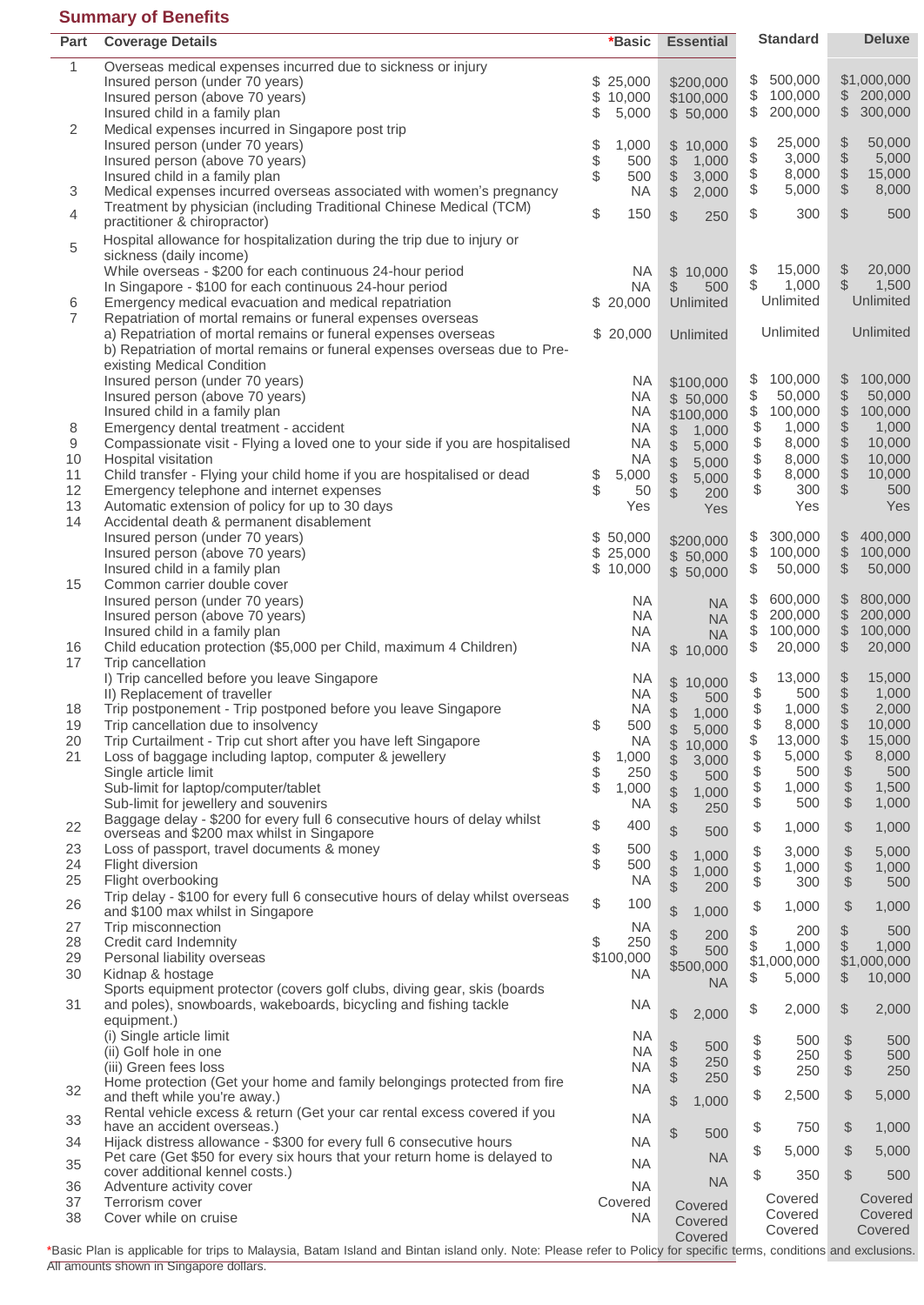| Region 1 (ASEAN)     | Brunei, Cambodia, Indonesia, Laos, Malaysia, Myanmar,            |
|----------------------|------------------------------------------------------------------|
|                      | Philippines, Thailand and Vietnam.                               |
| Region 2 (ASIA)      | Australia, China, Hong Kong, India, Japan, Korea, Macau,         |
|                      | Mongolia, New Zealand, Sri Lanka, Taiwan, Timor-Leste and        |
|                      | countries under 'ASEAN'.                                         |
| Region 3 (Worldwide) | The rest of the world including Nepal, Tibet and countries under |
|                      | 'ASEAN' and 'ASIA'.                                              |

# **Duration of cover**

Maximum period 182 days for Per Trip. Annual Multi-Trip policies maximum period any one trip up to 90 days.

# **Definition of child**

A Child or Children shall mean an unmarried person or persons not older than 18 years of age or below 23 years of age if enrolled for full-time study in a recognized institution of learning or higher learning during the Policy period. For Family Per Trip Plan, the Child must be legally related to either of the 2 insured adults and unemployed. For Family Annual Multi- Trip Plan, the Child must be the natural or legal adopted Child of the 2 insured adults who are legally married to each other and the Child must be dependent on either or both of them for financial support and travelling with one or both of them on the entire Trip.

# **Main exclusions of ERGO TravelProtect are:**

Locations: Travel in, to or through Afghanistan, Democratic Republic of Congo, Iran, Iraq, Sudan, South Sudan, Syria, Libya, Somalia, North Korea, or the Crimea region.

Health: Unreasonable care and attention, pregnancy, childbirth (except part 3 and 6), self-inflicted injuries or illnesses, alcoholism, drug abuse, HIV or HIV-related illnesses, mental and nervous disorders, suicide, any Pre-Existing Medical Conditions of Yours, a Relative, Travel Companion or any other person whose state of health may affect Your Trip and which may give rise for You to claim other than as expressly provided under Part 7 – Repatriation of Mortal Remains or Funeral Expenses Overseas; or a terminal condition diagnosed before date of departure of the trip, and travelling against the advice of your Medical Practitioner.

Activities: Professional sports, racing, motorsports, mountaineering, underwater activities (except scuba diving), flying as a pilot or crewmember, or other hazardous pursuits.

# **Important Conditions**

- Family plan covers one traveller and/or their spouse, travelling with any number of their children. The adults need not be related, but the children should be legally related to either of the adults and the family must return to Singapore together.
- Under Annual Multi-trip Plan, you can make unlimited trips during the policy year, as long as each does not exceed 90 consecutive days and lies within the selected region of coverage. For Family Annual Multi-Trip Plan, the Child must be the natural or legally adopted Child of the two insured adults. The adults should be legally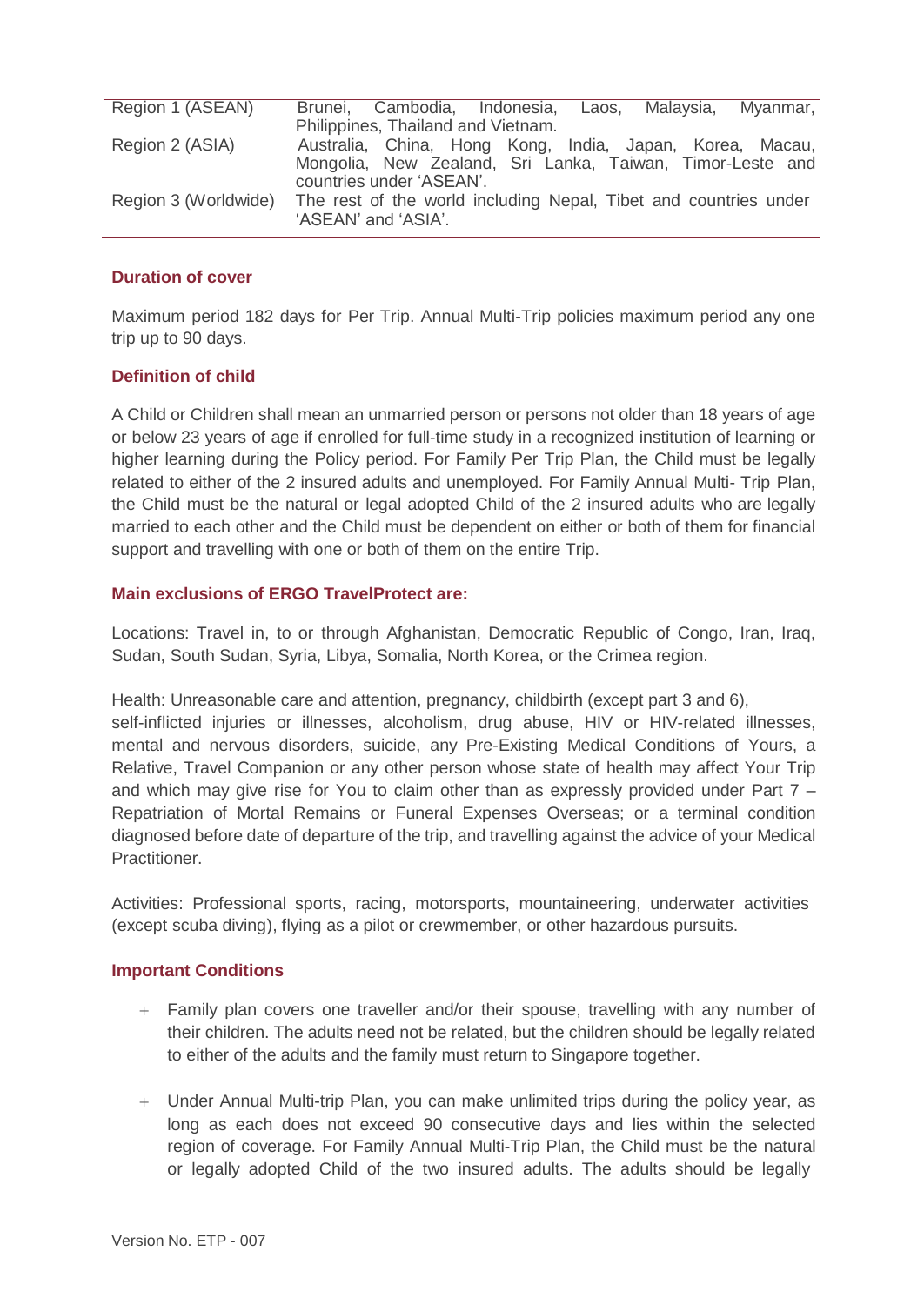married to each other and the Child must be dependent on either or both of them for financial support as well as travelling with one or both of them on the entire Trip.

 All coverage commences on departure from Singapore except for Accidental Death and Permanent Disablement, Travel Cancellation, Travel Postponement and Travel Cancellation due to Insolvency.

#### **Got a question?**

Below are some frequently asked questions (FAQs) to help answer any queries you may have.

### **Am I eligible?**

Singapore citizens, permanent residents and holders of valid employment, work, long-term social visit, student and dependent passes aged 18 or over are eligible. Those insured as a child must be an unmarried dependent under the age of 18, or under 23 if in full-time study (The Child must be studying at a recognised higher learning institution during the policy period). As long as you depart from Singapore, the world is your oyster!

### **Emergency? No need to worry**

Sometimes, circumstances are completely out of your control – especially with Asian weather! If a natural disaster postpones your trip we will pay any additional rescheduling costs, or if your trip is cut short we will minimise the inconvenience caused to you.

#### **Refunds, cancellations, and extensions**

The premium is refundable for the Annual Multi-Trip Plan, but not for the Per Trip Plan. If you need to extend your policy but are unable to notify us due to unavoidable circumstances, we will extend your policy for up to 72 hours after the planned expiry date and will not charge you for it. Such circumstances include natural disasters, epidemics, pandemics, civil unrest, airport or airspace closures.

# **Worldwide Emergency Assistance**

We can help with anything you need, whenever you need it

Our 24/7 ERGO TravelProtect hotline is available worldwide to help with any referral or emergency, from lost passport to medical crisis. Just give us a call to receive our full support.

# **24/7 Dedicated Hotline +65 6238 9909**